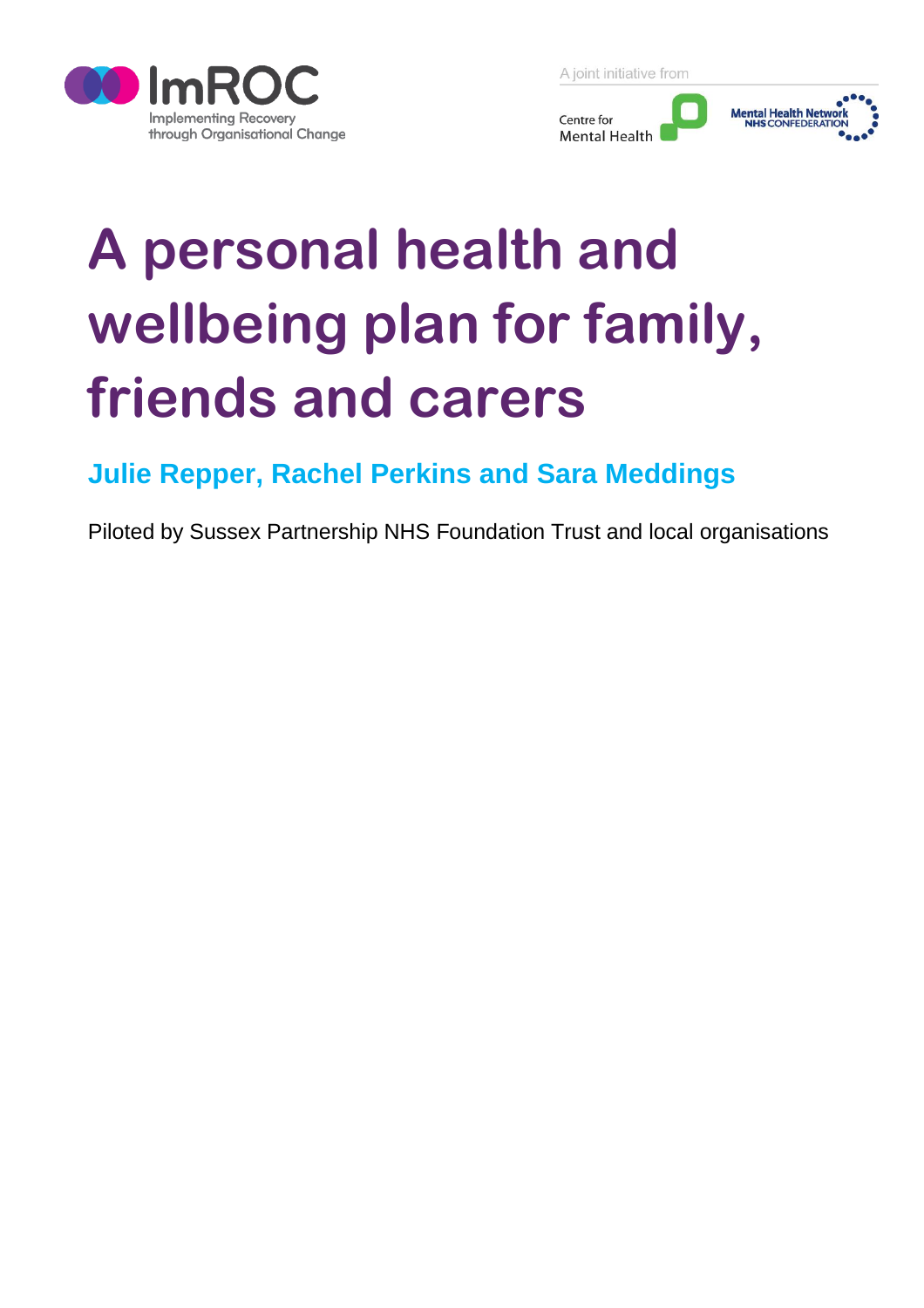# **INTRODUCTION**

Supporting someone you care about who has mental health challenges can easily take over your whole life. It is tempting to think only of their needs and ignore your own. If this happens then it is not good for you and not good for the person you love and care about. Your health and wellbeing are important.

Many people find it helpful to draw up a plan for how they can look after themselves while supporting someone they love and care about. The purpose of this booklet is to help you to do this.

It makes some suggestions for things you might want to think about in drawing up a plan to look after yourself, but there is no set formula. Different people choose to develop their plans in different ways. Different people find different things helpful. You can develop the plan to suit you.

You may want to use it by yourself or ask someone to go through the plan with you, for example a friend, someone with similar experience of caring, or a member of the mental health team. Take your time on it and focus on the areas which are helpful for you. You don't need to do it all at once.

There are a number of things you might want to think about:

#### **Your strengths and supports**

It can be easy to focus on the negatives and what is stressful. Sometimes it is helpful to get a balance and remember positives. This might include reminders of your own strengths and what you do to support your relative with mental health challenges; and also how other people support you, including the person you care about. It can be helpful to think about who you can turn to about stressful situations.

#### **Your health and well-being maintenance plan**

Routines and remembering to look after ourselves or do things we like can help maintain our wellbeing. This might include things that are important to you and making time for these – as well as the things you need to do to keep yourself feeling afloat.

#### **Your health and well-being 'first-aid kit'**

Things that you can do to get yourself back on an even keel when you feel upset, angry, discouraged or stressed out. Just like first aid kits for bodily cuts and bruises, we also need one for the emotional cuts and bruises: the stresses and strains that threaten your mental well-being.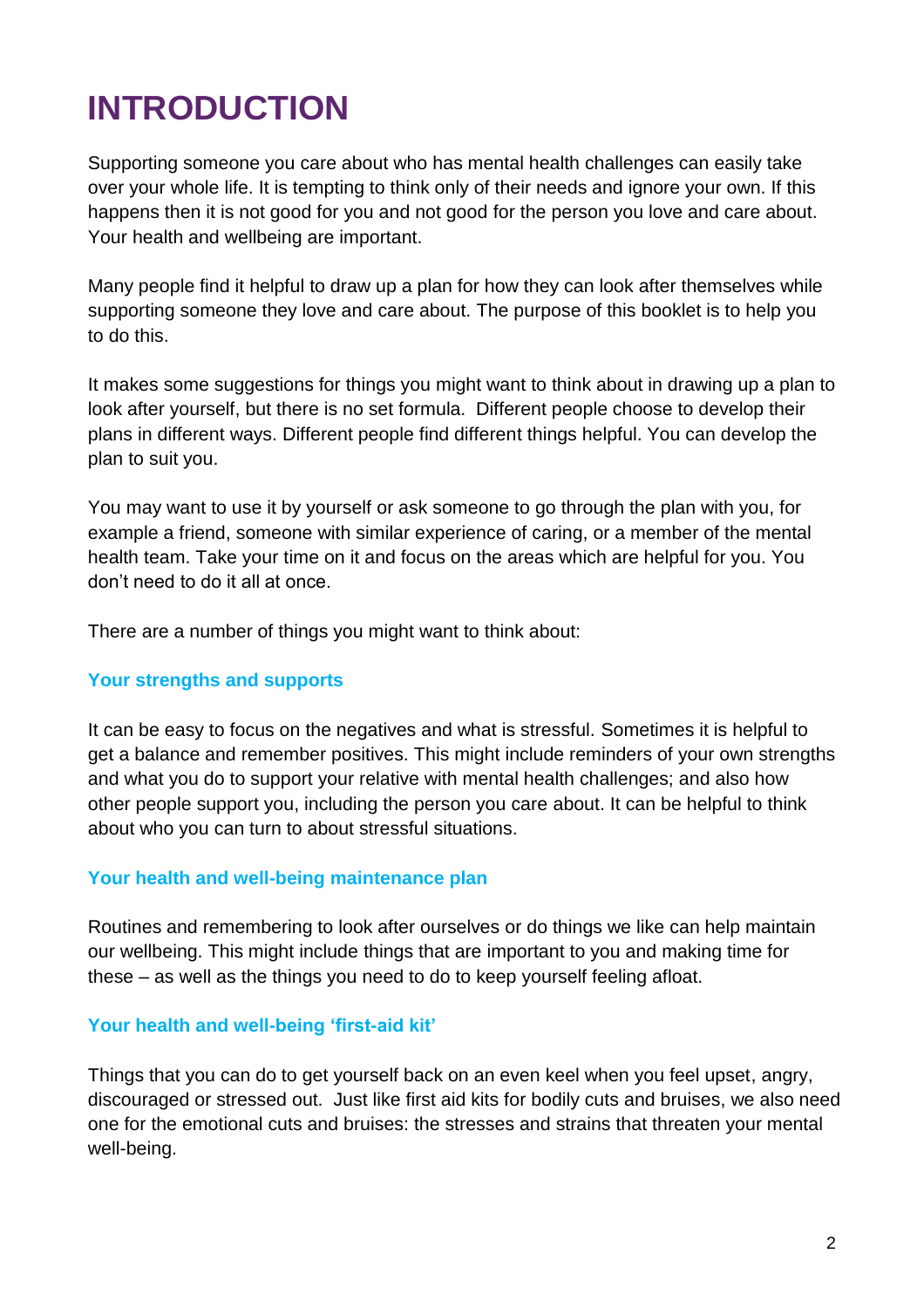#### **A plan for managing difficulties that arise and things that upset you**

Sometimes we can predict the kinds of situations that get to us and think in advance about what to do about them. You can find more information about them; plan strategies to manage them and think about how to cope when things happen that knock you off balance, wear you down, upset or anger you … to stop them getting to you too much and keep them in perspective.

#### **A plan for what to do when everything is getting too much for you**

All of us have our off days when everything seems doubly difficult. At times like this it is easy for things to escalate from bad to worse so it is important to think about how you are going to look after yourself and get things back in balance. All of us sometimes get to the point when we have had enough, feel unable to cope and want to jack it all in. It can be helpful to become aware of the early signs that things are getting too much – sometimes people close to us may notice before we do. It is important to think about what you can do to cope at times like this and this may also be the time to ask for help. Asking for help can be difficult but if you are to carry on being able to support your loved one then it is important that you do so.

#### **A plan for what I can do if you are in a total panic / crisis**

Sometimes we can all get to a point where we are in a panic or crisis. It may be that the person you care about is in crisis or that you are now in a panic yourself perhaps because of them or for other reasons. Life can be stressful even without the added caring responsibilities and worries. At these times it is useful to have already thought about who to call, other possible supports and to have all the numbers in one place.

You might find it helpful to talk your plans through with someone you trust, a mental health worker and the person you support. If they know what gets to you and what helps they may be able to assist you in keeping on an even keel.

Remember, these plans are 'works in progress' you can amend them or add to them in the light of experience.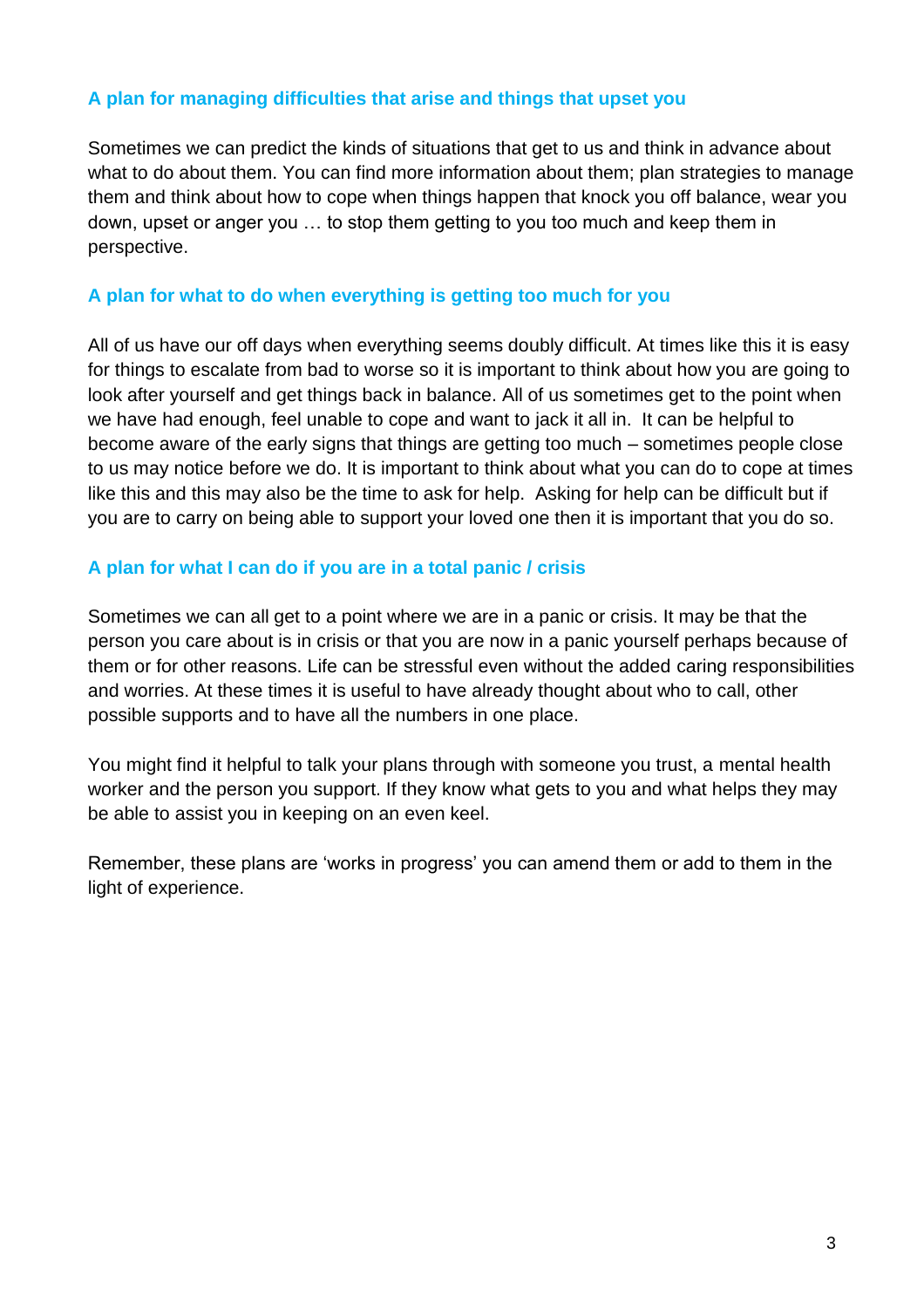### **MY STRENGTHS AND SUPPORTS**

**My strengths and what I value most about myself** 

This will be very personal to you. If it feels too much to start with you can always return to this later.

**What I do to support my relative or friend with mental health challenges** This may include practical things like helping them budget or find somewhere to live; talking on the phone; being available in the background; financial support; supporting their

independence; monitoring their wellbeing.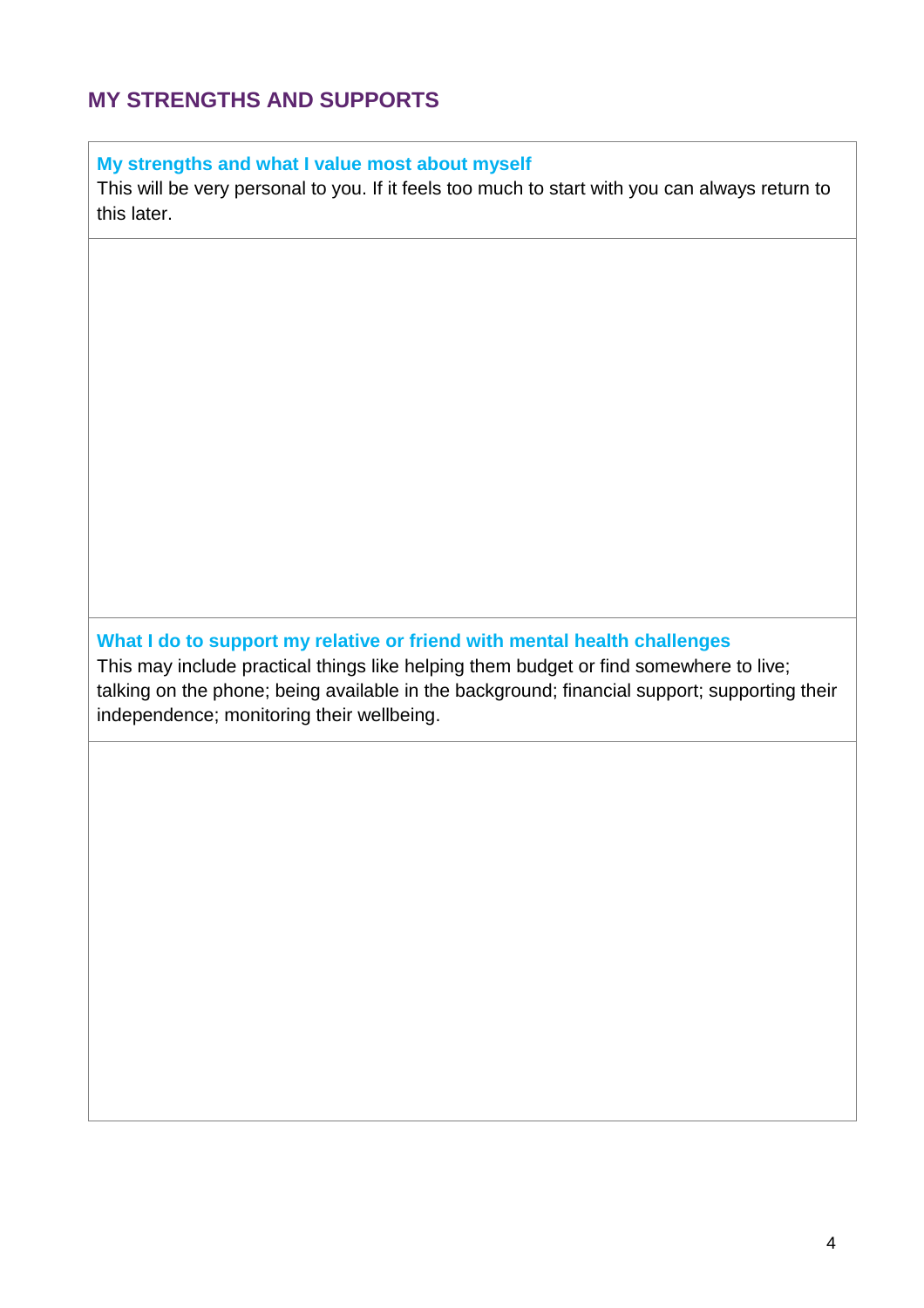#### **Particular things I want to communicate with the mental health team or others about how best to support the person I care about**

There are probably things only you know about your loved one, including what helps them stay well or early signs of relapse. You may want to write these down and share them with the mental health team so that you do not have to be theonly one to remember them.

#### **How the person I care for also helps me sometimes**

Often people with mental health challenges also support their relatives and friends e.g. they may offer practical help with chores or caregiving, share specialist knowledge or skills, contribute financially or provide emotional support and be good at listening. Of course opportunities to contribute usually help self-esteem and wellbeing.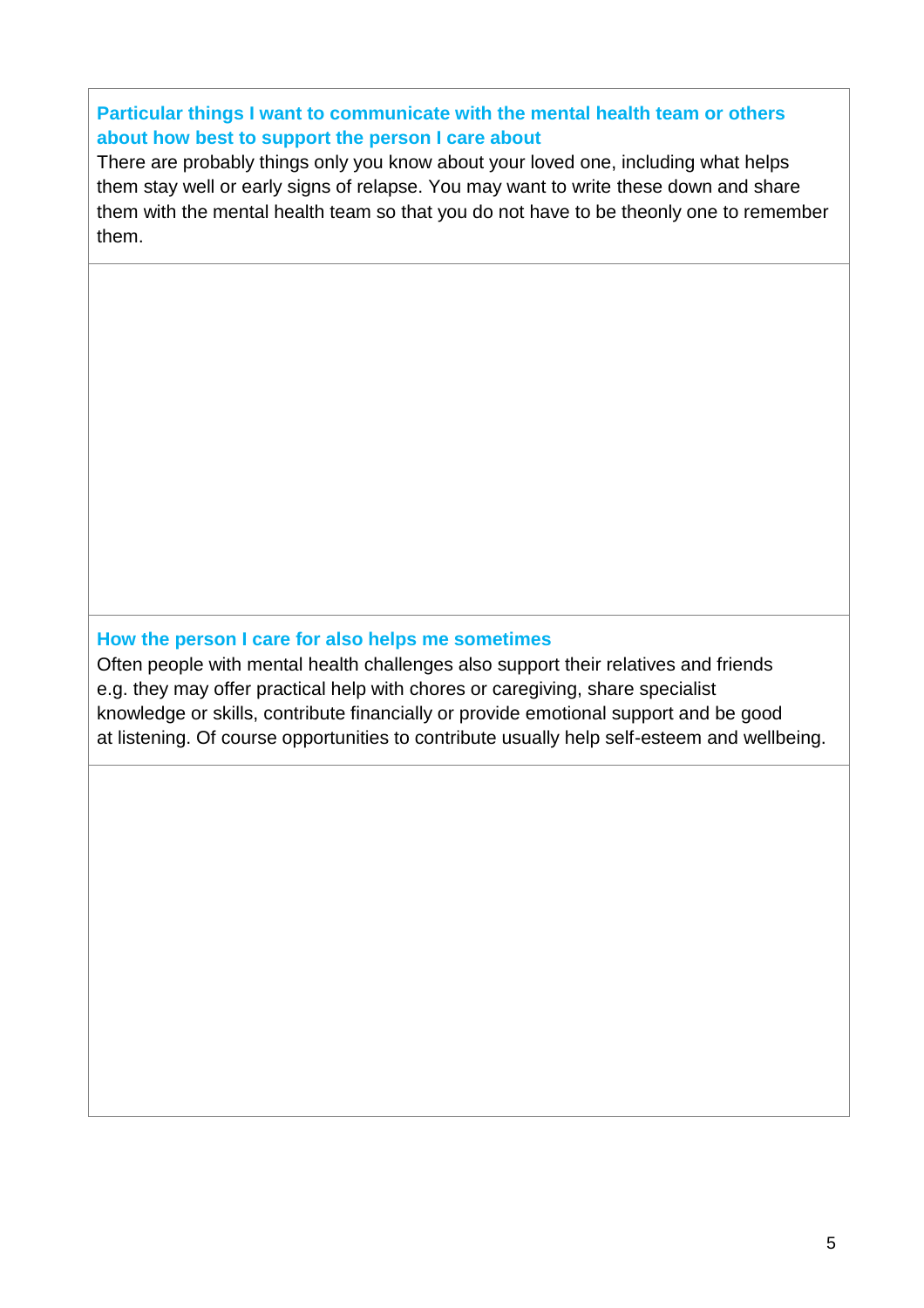#### **How other people help me and what I found helpful about them**

For example. partner, friends, neighbours, colleagues, the mental health team.

#### **Who I can talk to when I feel stressed**

There may be different people you can talk with about different situations and stresses e.g. the person you care about with a mental health challenges, your partner, other family, friends, other relatives of people with mental health challenges, work colleagues, mental health team.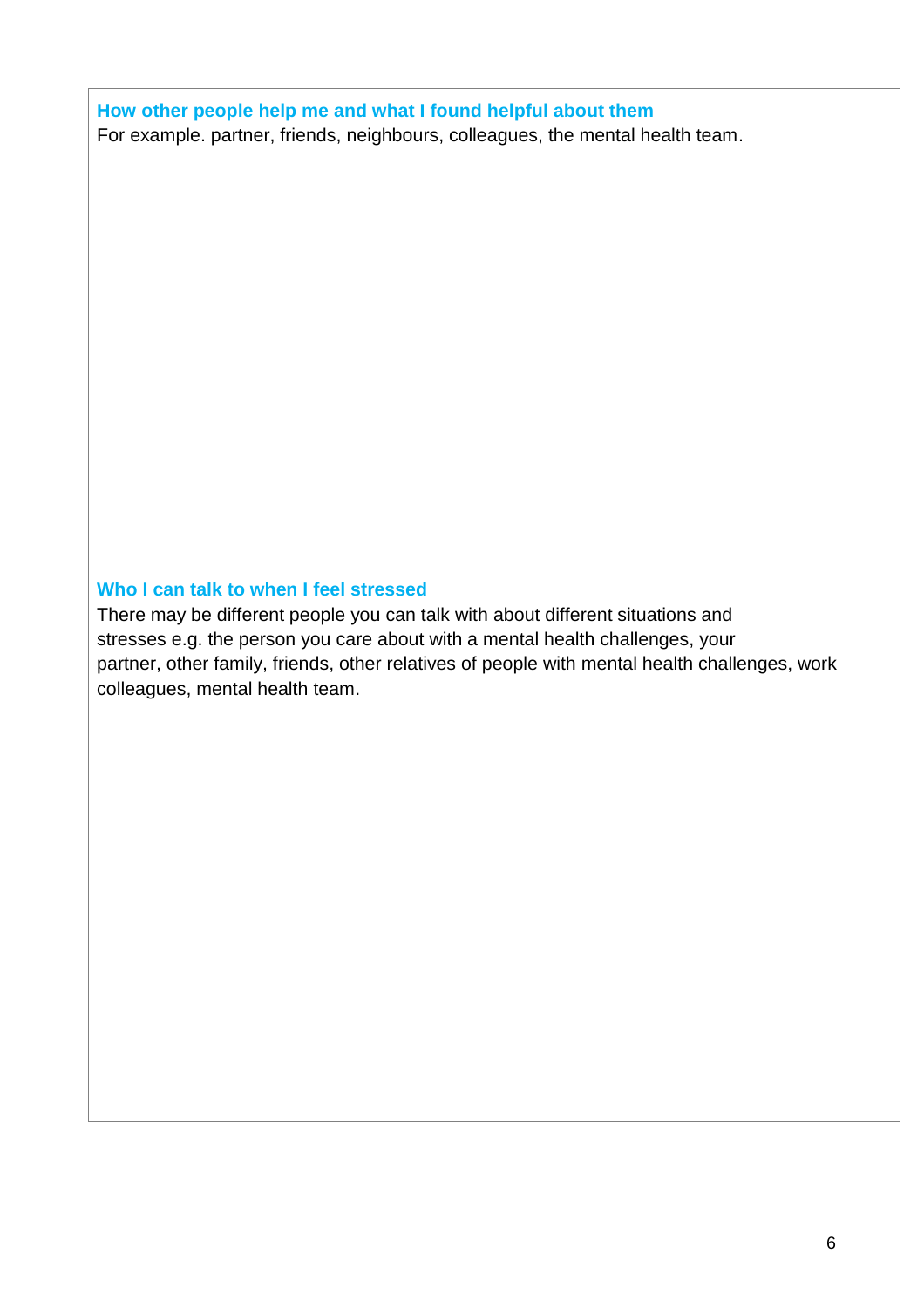#### **What other resources do I have**

This might include other supports in relation to mental health or other aspects of life other people, support structures at work, having enough money to take a break, spirituality.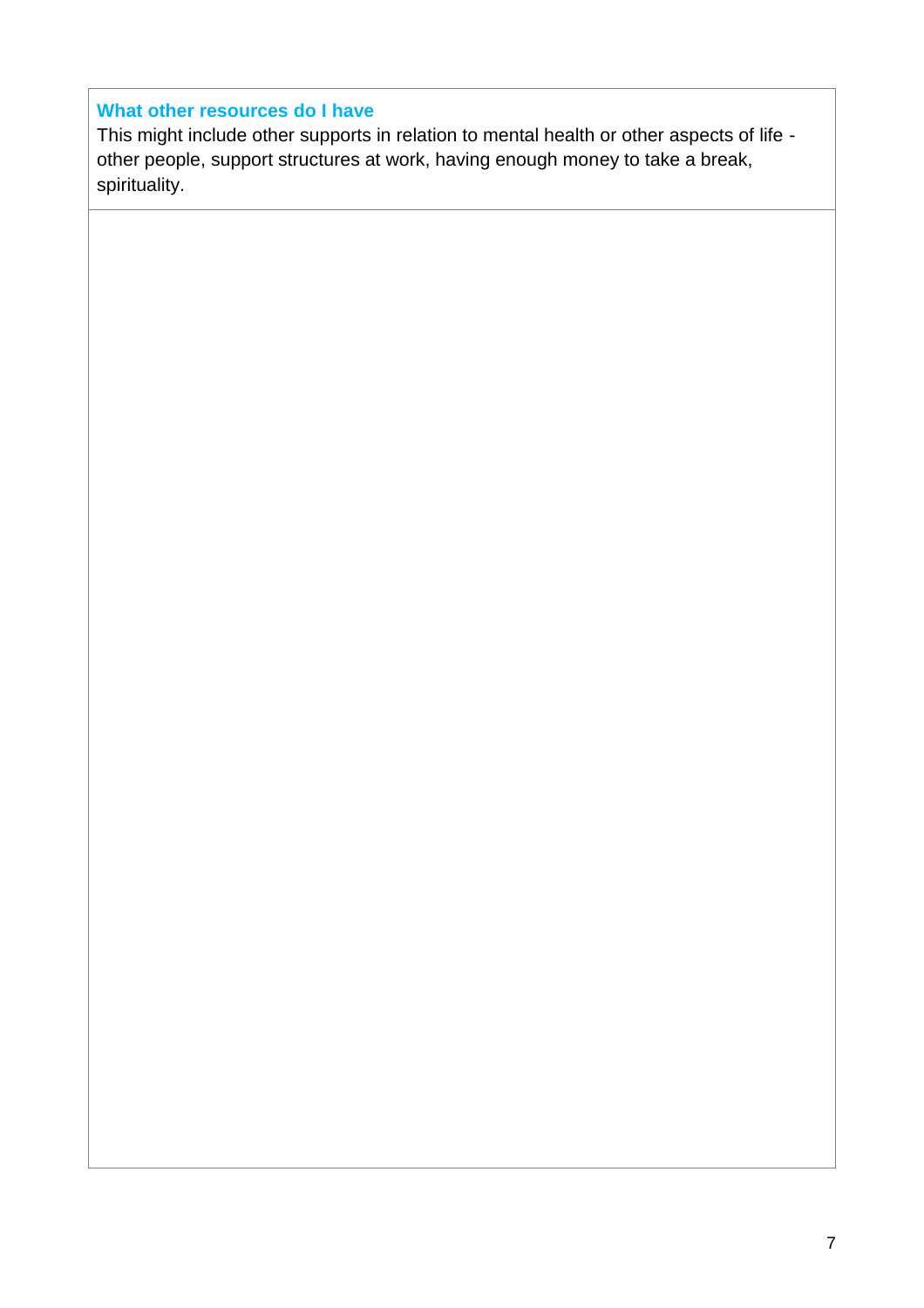#### **MY HEALTH AND WELL-BEING MAINTENANCE PLAN**

**Things I need to do every day or week to keep on top of things**

For example having a proper breakfast, having an hour to myself for reading, getting some exercise, setting aside time for household chores, speaking to friends……..

**Things that are important to me outside my role of supporting the person I love and care about**

Think about the things you enjoy and value like leisure activities, hobbies, work / career, religious/ spiritual activities, social activities, 'me' time ….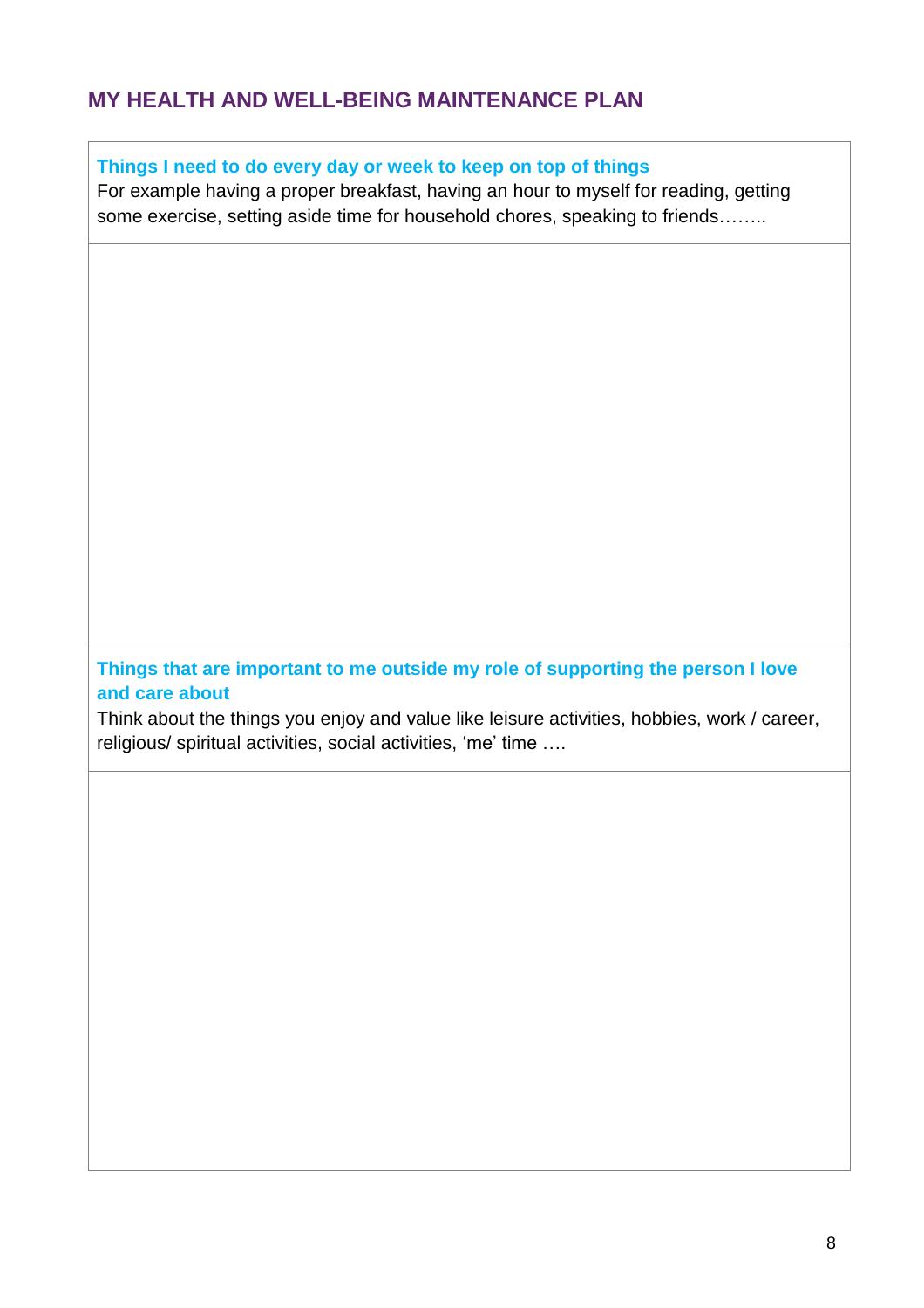# **HOW AM I GOING TO FIT THESE IN AND WHAT HELP MIGHT I NEED?**

|           | When I will do the things I<br>need to do and the things<br>that are important to me | Do I need any help to do this (what?<br>from whom?)<br>Are there friends or relatives you<br>could ask, or maybe the person you<br>care about could assist, or would be<br>all right on their own for a while? |
|-----------|--------------------------------------------------------------------------------------|----------------------------------------------------------------------------------------------------------------------------------------------------------------------------------------------------------------|
| Monday    |                                                                                      |                                                                                                                                                                                                                |
| Tuesday   |                                                                                      |                                                                                                                                                                                                                |
| Wednesday |                                                                                      |                                                                                                                                                                                                                |
| Thursday  |                                                                                      |                                                                                                                                                                                                                |
| Friday    |                                                                                      |                                                                                                                                                                                                                |
| Saturday  |                                                                                      |                                                                                                                                                                                                                |
| Sunday    |                                                                                      |                                                                                                                                                                                                                |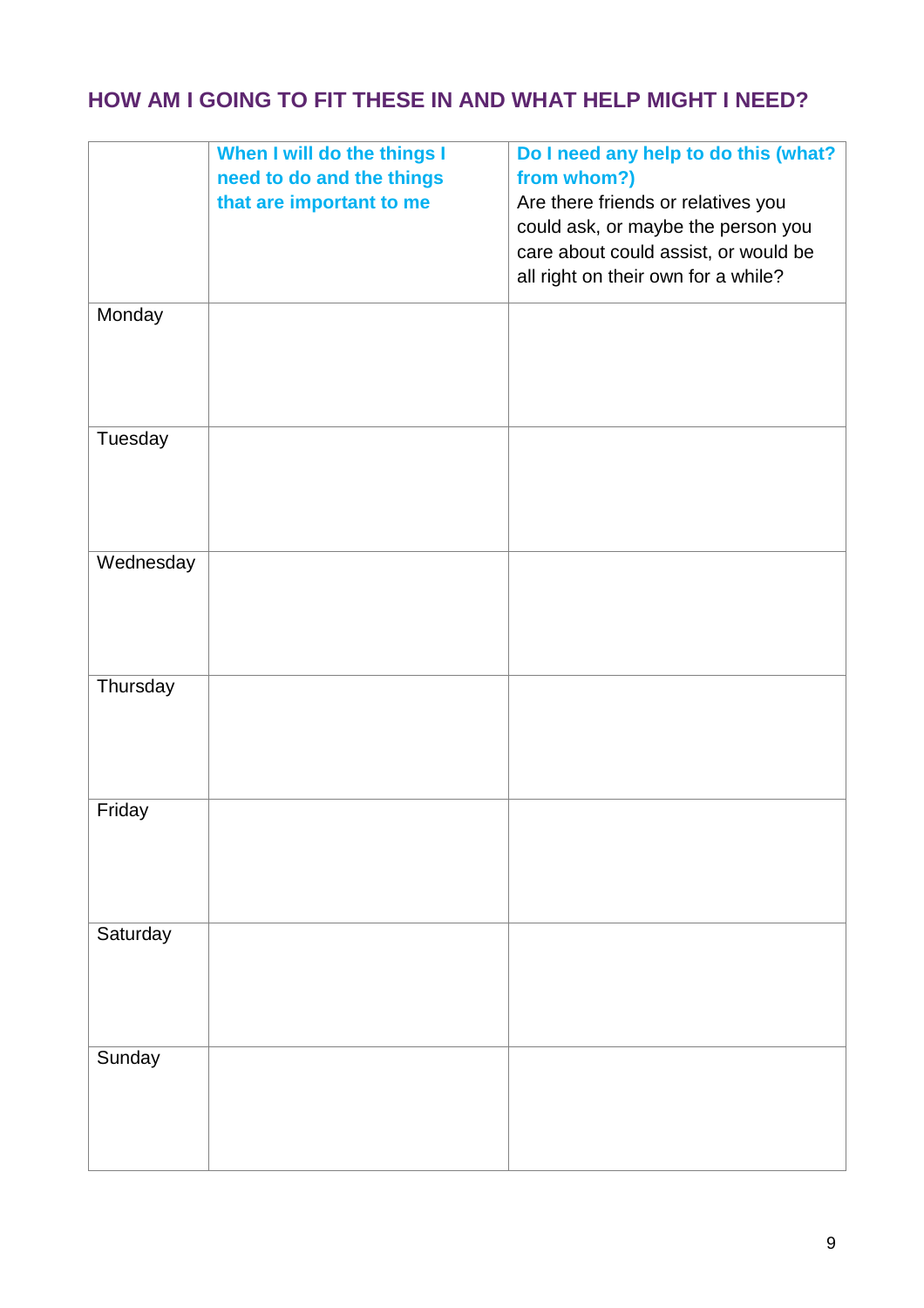# **MY HEALTH AND WELL-BEING 'FIRST-AID KIT'**

**Things I can do to get myself back on an even keel when I feel upset, angry, Discouraged or stressed out…..**

For example. Have a cup of tea, get out of the situation (e.g. go out for a walk or even go to the toilet for a bit of peace and quiet), phone a friend, think about something I am looking forward to like my favourite TV programme, listen to music, relaxation exercises, take a long hot bath….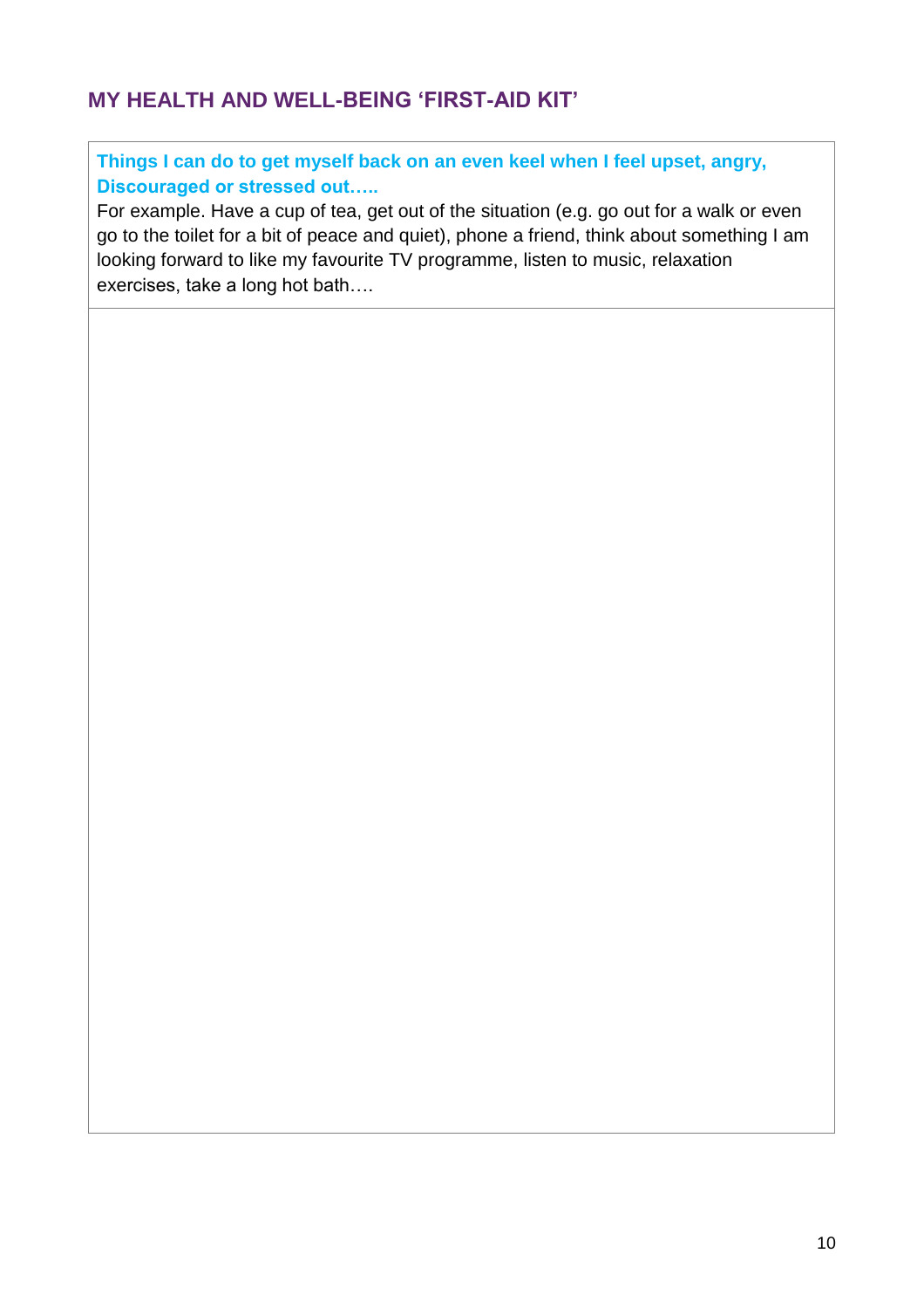# **MY PLAN FOR MANAGING DIFFICULTIES AND THINGS THAT UPSET ME**

| Things that happen which make me feel<br>hurt, angry, discouraged, stressed out<br>a. Things that the person you support does<br>which get to you e.g. being rude, leaving the<br>kitchen in a mess, doing nothing all day;<br>b. the mental health system e.g. stress of<br>attending CPA meetings, ward rounds<br>c. other things e.g. disagreement with your<br>partner, things going wrong in the house;<br>large bills arriving, stress at work. | What I will do to stop it getting to<br>me too much when this happens<br>What things have helped in the past?<br>Maybe there are things in your 'first aid<br>kit' that could help? Maybe more<br>information about mental health<br>symptoms or the system might help.<br>Maybe you could ask someone you<br>trust for suggestions? |
|-------------------------------------------------------------------------------------------------------------------------------------------------------------------------------------------------------------------------------------------------------------------------------------------------------------------------------------------------------------------------------------------------------------------------------------------------------|--------------------------------------------------------------------------------------------------------------------------------------------------------------------------------------------------------------------------------------------------------------------------------------------------------------------------------------|
|                                                                                                                                                                                                                                                                                                                                                                                                                                                       |                                                                                                                                                                                                                                                                                                                                      |
|                                                                                                                                                                                                                                                                                                                                                                                                                                                       |                                                                                                                                                                                                                                                                                                                                      |
|                                                                                                                                                                                                                                                                                                                                                                                                                                                       |                                                                                                                                                                                                                                                                                                                                      |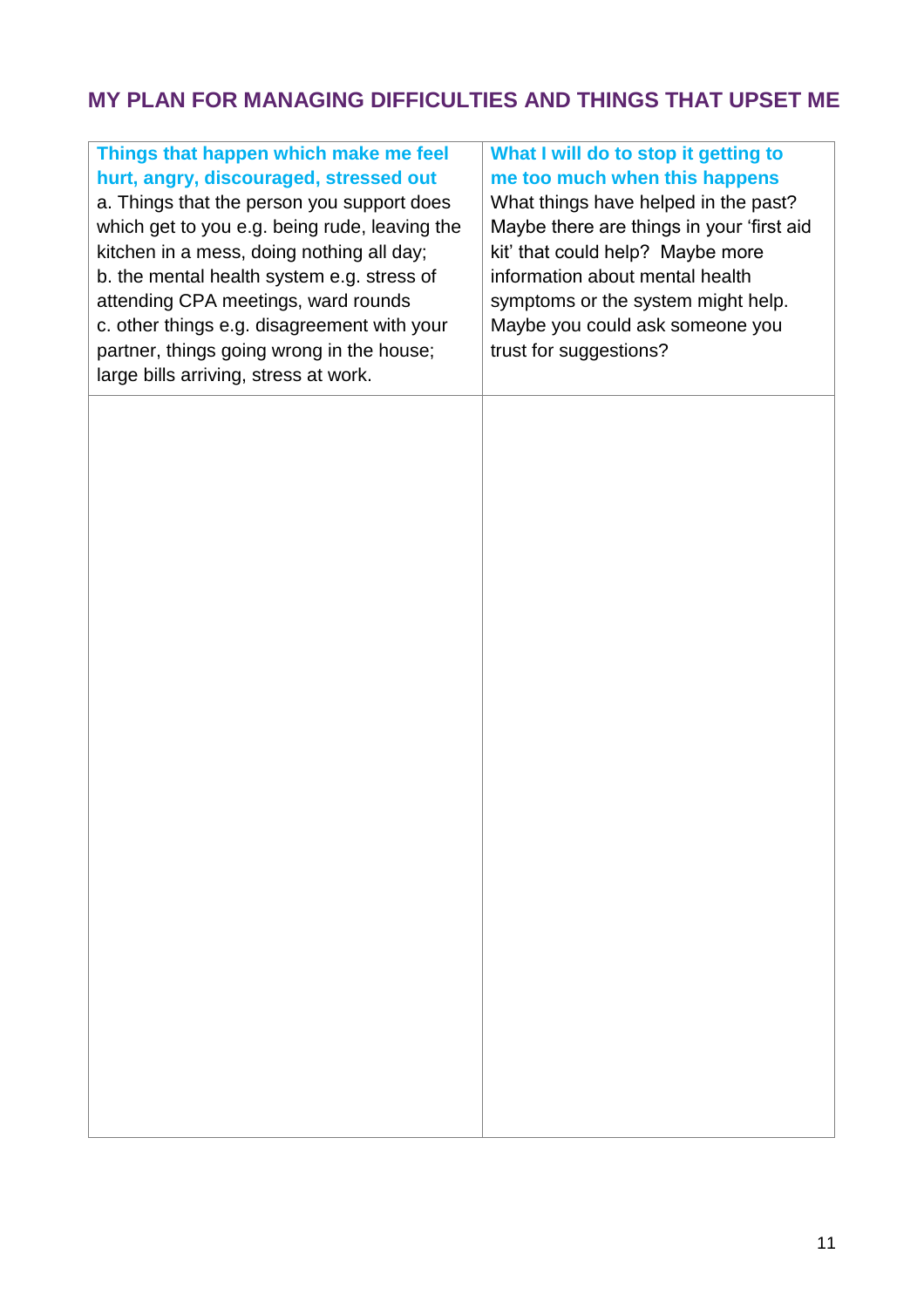# **MY PLAN FOR WHAT TO DO WHEN EVERYTHING IS GETTING TOO MUCH FOR ME**

| How I can tell if things<br>are getting too much<br>For example, feeling<br>unusually tired, irritable or<br>over-sensitive; difficulty<br>getting to sleep or waking<br>up in the night; worrying,<br>ruminating, feeling low and<br>dispirited, not feeling hungry<br>or over-eating, drinking more<br>than usual, getting upset<br>about things you usually take<br>in your stride. | Things I can do to stay<br>OK<br>What has been useful<br>before? e.g. confiding in<br>family and friends,<br>arranging to take a break;<br>cutting down on some<br>activities; making a list of<br>things to do; remembering<br>you have got through<br>difficulties in the past, your<br>strengths and what is going<br>OK; giving yourself a treat. | Things other people can<br>do to help - what? who?<br>For example, asking a<br>friend or relative to take on<br>some of your<br>responsibilities, going to<br>see your GP or calling the<br>mental health team for<br>support, asking the person<br>you support for assistance.<br>Other people may also be<br>able to help you tell if<br>things are getting too<br>much. |
|----------------------------------------------------------------------------------------------------------------------------------------------------------------------------------------------------------------------------------------------------------------------------------------------------------------------------------------------------------------------------------------|-------------------------------------------------------------------------------------------------------------------------------------------------------------------------------------------------------------------------------------------------------------------------------------------------------------------------------------------------------|----------------------------------------------------------------------------------------------------------------------------------------------------------------------------------------------------------------------------------------------------------------------------------------------------------------------------------------------------------------------------|
|                                                                                                                                                                                                                                                                                                                                                                                        |                                                                                                                                                                                                                                                                                                                                                       |                                                                                                                                                                                                                                                                                                                                                                            |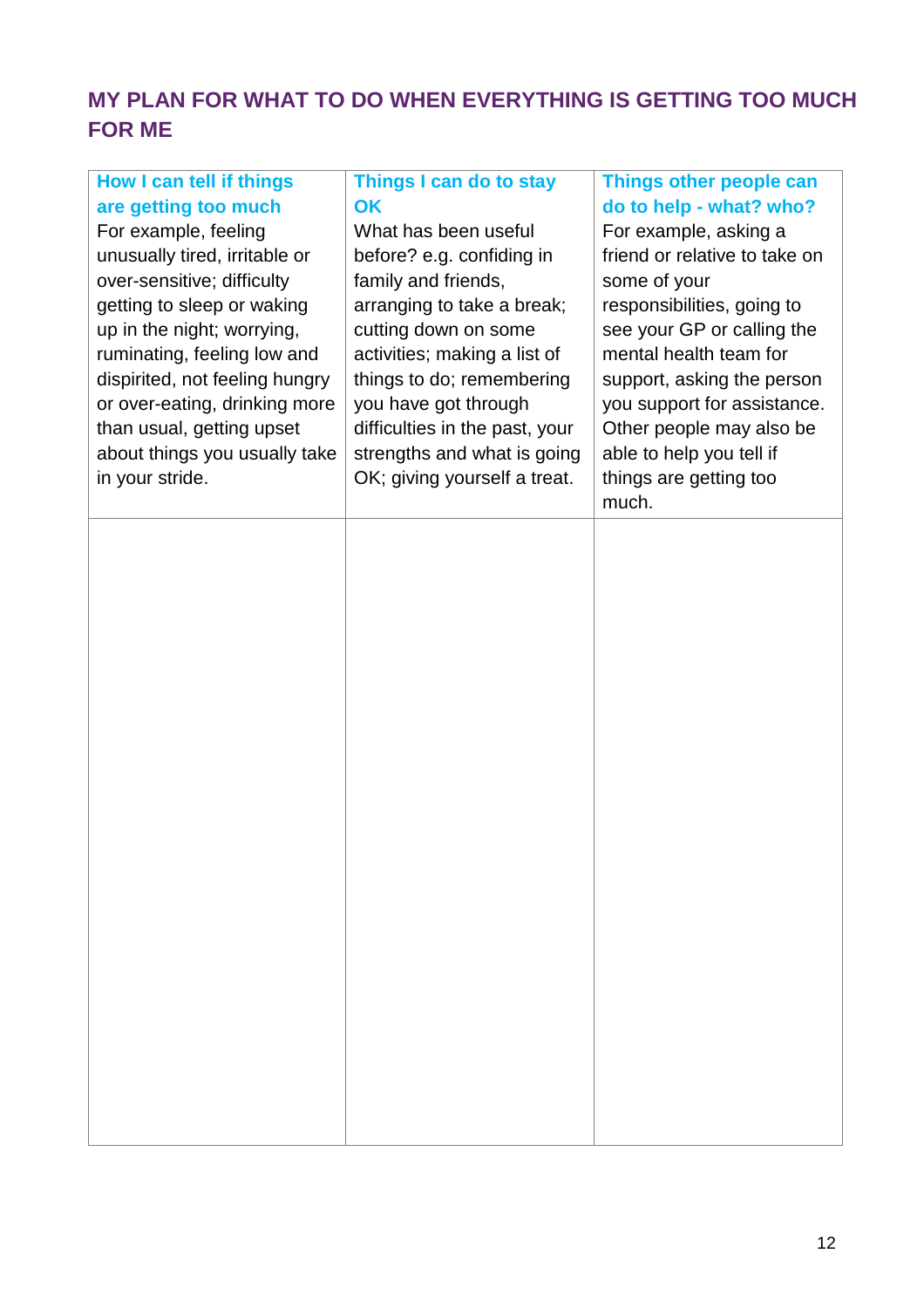# **MY PLAN FOR WHAT I CAN DO IF I AM IN A TOTAL PANIC / CRISIS**

#### **When the person I care about is in a crisis**

Think about who is there to help and write down their numbers here in the plan e.g. crisis team, GP out of hours; mental health helpline; Samaritans; another person who also has a relative with mental health challenges; or a friend who has said you can phone if you need anything. Do they have a personal recovery plan or crisis or relapse plan?

**People I can phone** (and their numbers)

**Other things I can do**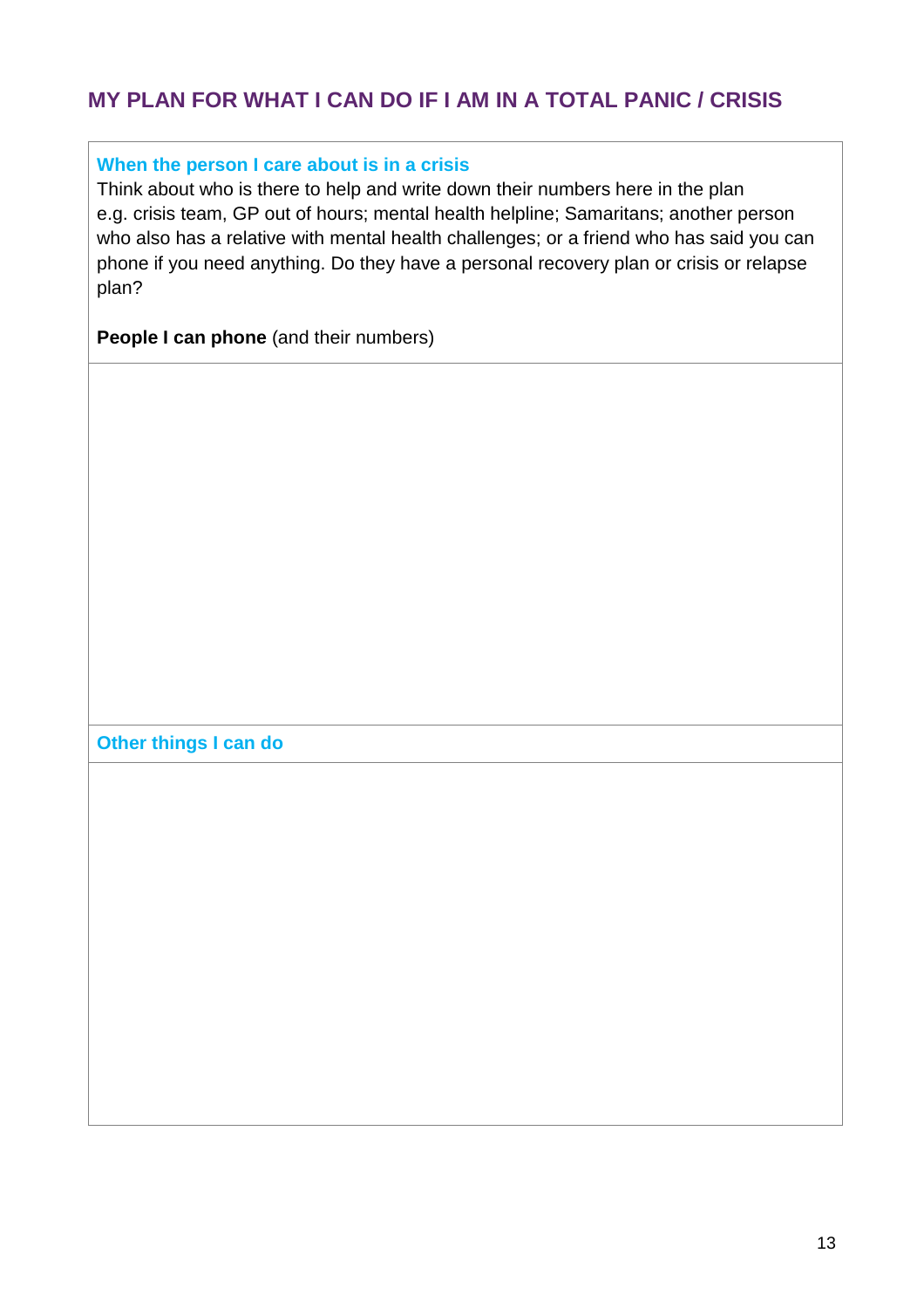#### **When I am in a crisis myself**

Think about who is there to help with other things that might lead you to feel you are in a crisis – this might include some of the same people as above but also some different people. It may also be different for different kinds of crises.

**People I can phone** (and their numbers)

**Other things I can do**